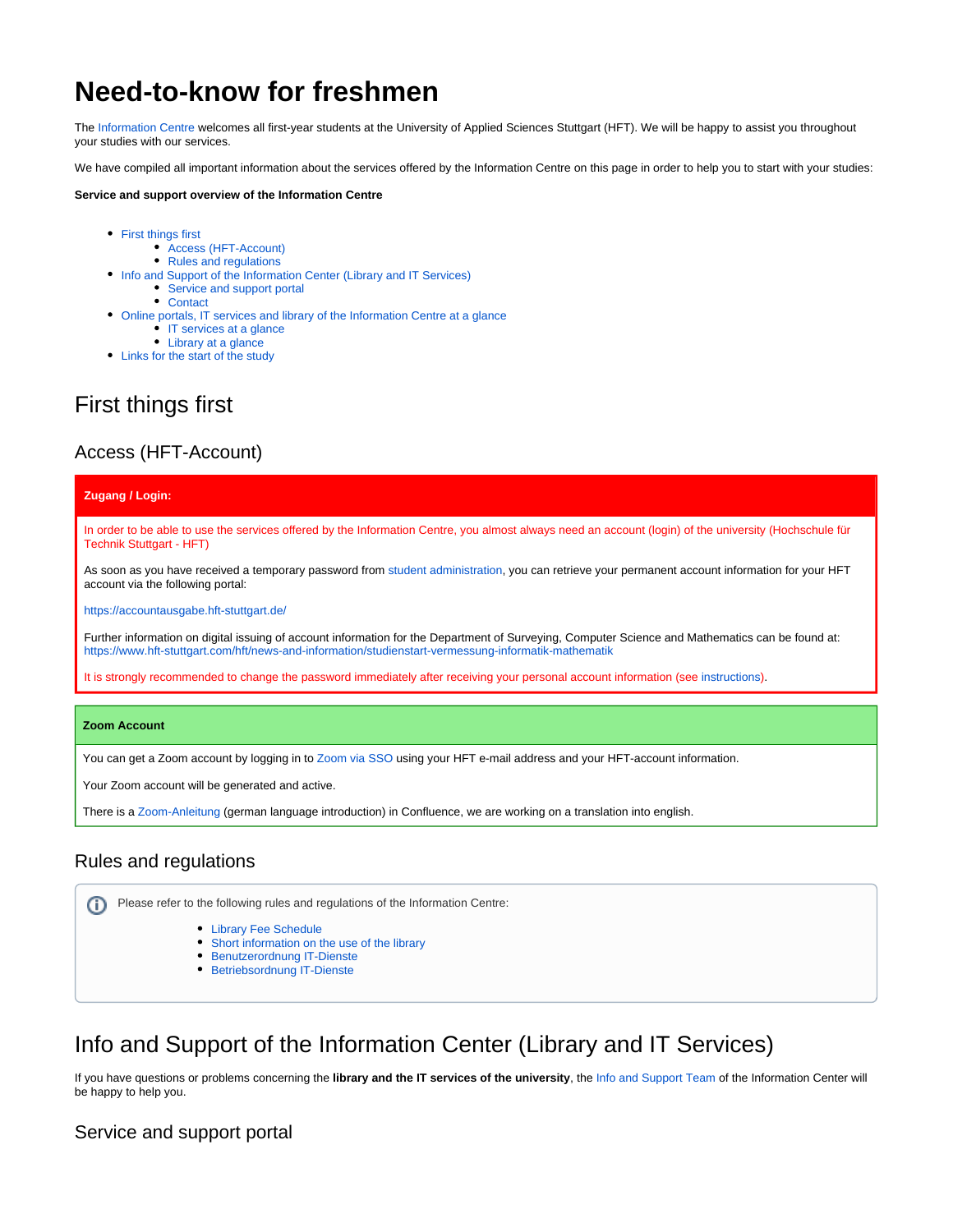[Service and support portal of the information center](https://jira.hft-stuttgart.de/servicedesk/customer/user/login?destination=portals) (for university members with HFT account)

### <span id="page-1-0"></span>**Contact**

|               | <b>IT-Dienste</b>           | <b>Bibliothek</b>      |
|---------------|-----------------------------|------------------------|
| Support pages | <b>IT Support (general)</b> | <b>Library Support</b> |
| Services      |                             | Library                |
|               |                             |                        |
|               |                             |                        |
|               |                             |                        |
|               |                             |                        |
|               |                             |                        |
|               |                             |                        |
|               |                             |                        |
|               |                             |                        |
|               |                             |                        |
|               |                             |                        |
|               |                             |                        |
|               |                             |                        |
|               |                             |                        |
|               |                             |                        |
|               |                             |                        |
|               |                             |                        |
|               |                             |                        |
|               |                             |                        |
|               |                             |                        |
|               |                             |                        |
|               |                             |                        |
|               |                             |                        |
|               |                             |                        |
|               |                             |                        |
|               |                             |                        |
|               |                             |                        |
|               |                             |                        |
|               |                             |                        |
|               |                             |                        |
|               |                             |                        |
|               |                             |                        |
|               |                             |                        |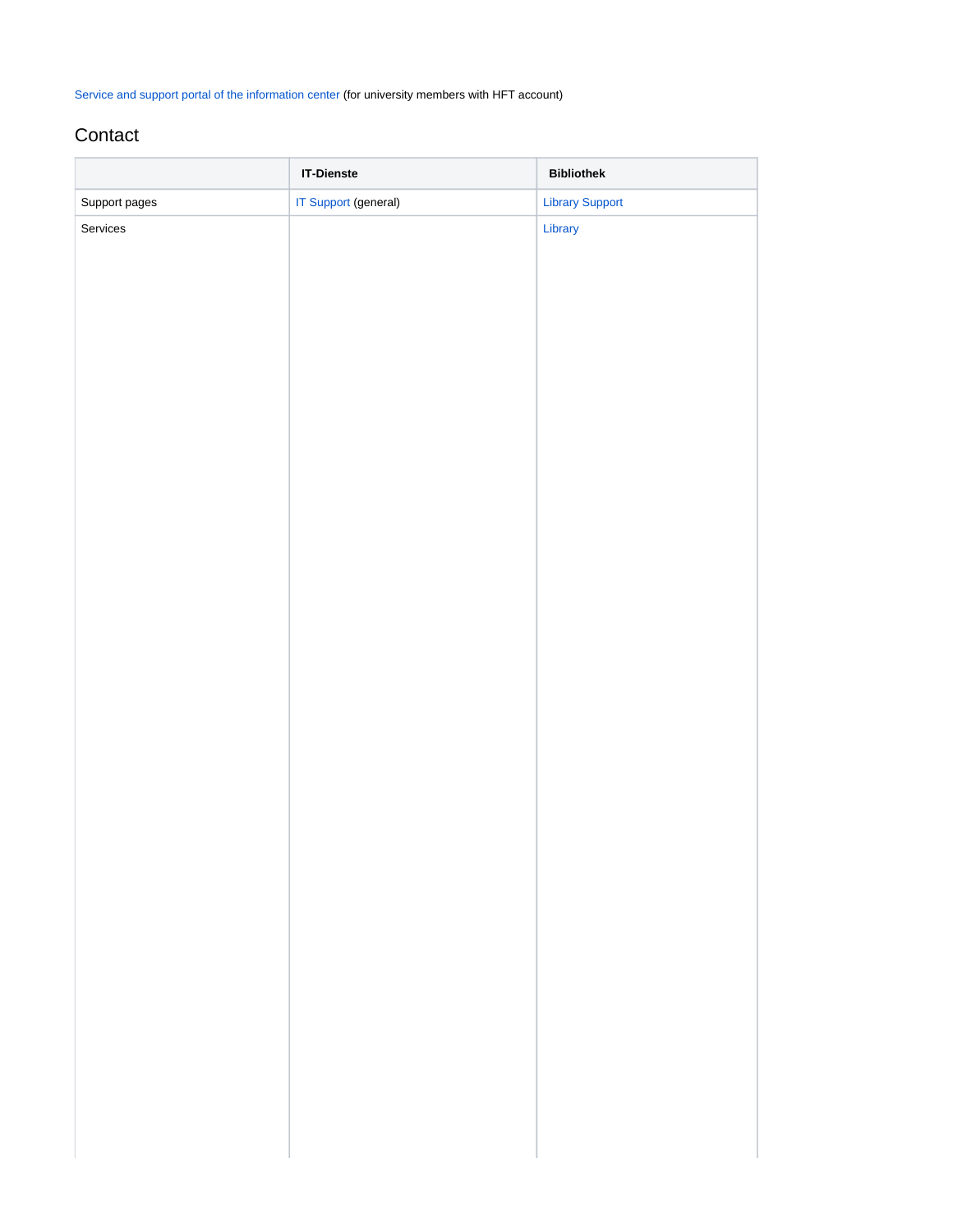|                            | <b>IT online services Service area</b> |                             |
|----------------------------|----------------------------------------|-----------------------------|
| Contact / E-mail addresses | ist@hft-stuttgart.de                   | bibliothek@hft-stuttgart.de |
| Phone                      | 0711/8926-2424                         | 0711/8926-2928              |

# <span id="page-2-0"></span>Online portals, IT services and library of the Information Centre at a glance

## <span id="page-2-1"></span>IT services at a glance

| <b>Functions / Tasks</b>                                                                                                                        | <b>Service</b>                       | Guidance                                                        | <b>Support</b>           |
|-------------------------------------------------------------------------------------------------------------------------------------------------|--------------------------------------|-----------------------------------------------------------------|--------------------------|
| • Lecture timetable<br>Certificate of enrolment<br>Registration for examinations<br>• Viewing grades                                            | LSF (Campus-Management-<br>System)   | <b>Help to LSF</b>                                              | ist@hft-stuttgart.<br>de |
| digital learning material for the lecture<br>digital hand-ins and learning success checks<br>Access to lecture recordings<br>Study organisation | Moodle(learning platform)            | <b>Help to Moodle</b>                                           | ist@hft-stuttgart.<br>de |
| • E-mail communication<br>Calendar<br>Contacts<br>Tasks<br>٠                                                                                    | <b>HFT-E-Mailaccount</b>             | <b>E-Mail at HFT Stuttgart</b>                                  | ist@hft-stuttgart.<br>de |
| • Video conferencing for online lectures                                                                                                        | Zoom (video conference)              | Help to video conference with Zoom                              | ist@hft-stuttgart.<br>de |
|                                                                                                                                                 |                                      | <b>Dokumentation from Zoom.us</b>                               |                          |
| • University information<br>Instructions<br>Support                                                                                             | Confluence (Wiki information portal) | <b>Help to Confluence</b>                                       | ist@hft-stuttgart.<br>de |
| • Internet access<br>• on campus of the HFT<br>• at other colleges and universities                                                             | <b>Internet and WLAN</b>             | Eduroam<br><b>HFTwlan</b><br><b>HFTcampus</b><br><b>IOTwlan</b> | ist@hft-stuttgart.<br>de |
| • Encrypted connection to the university network                                                                                                | <b>VPN</b>                           | install VPN                                                     | ist@hft-stuttgart.<br>de |
| • web-based access to the university network<br>drives<br>• File sharing, -sharing                                                              | OwnCloud                             | <b>Help to OwnCloud</b>                                         | ist@hft-stuttgart.<br>de |
| • Information on studying via smartphone                                                                                                        | <b>UniNow</b>                        | <b>UNINOW - APP for HFT Stuttgart</b>                           | ist@hft-stuttgart.<br>de |
| • Printing, scanning and copying at the university                                                                                              | <b>QPilot</b>                        | Printing, scanning and copying services for<br>students         | ist@hft-stuttgart.<br>de |
| • PC rooms of the Information Centre                                                                                                            | <b>PC-Pools IZ</b>                   | PC rooms of the Information Centre                              | ist@hft-stuttgart.<br>de |
| • Software for your private computer<br>• MS Office<br>• Virus scanner                                                                          | Software download<br><b>Sophos</b>   | Microsoft Office 365<br><b>Sophos</b>                           | ist@hft-stuttgart.<br>de |

<span id="page-2-2"></span>Library at a glance